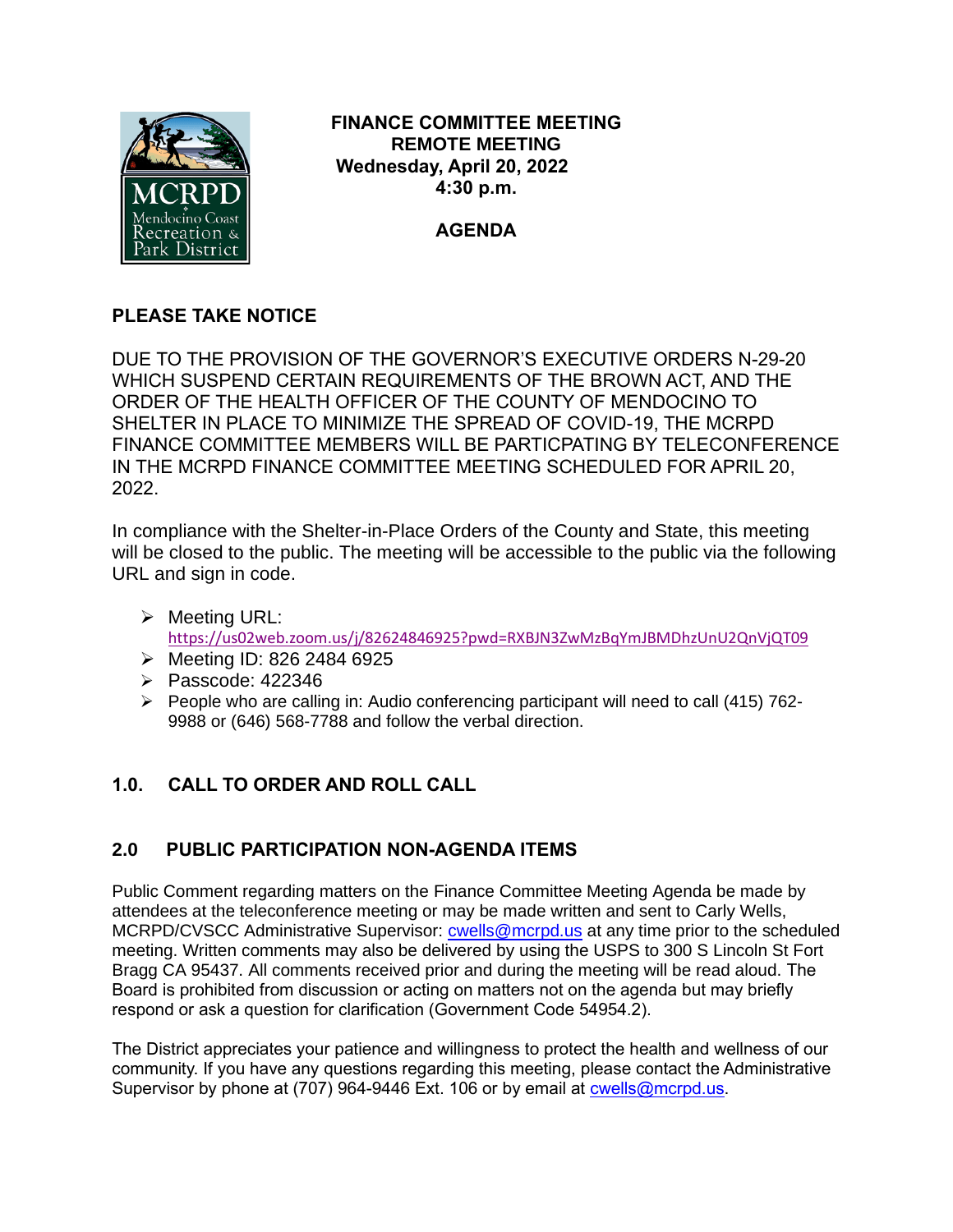# **3.0 INFORMATION/DISCUSSION**

3.1 MCRPD Financial Statement February 2022

- 3.2 CVSCC Financial Statement February 2022
- 3.3 MCRPD Check Register February 2022
- 3.4 CVSCC Check Register February 2022

# **4.0 ADJOURNMENT**

# NOTICE TO THE PUBLIC

All disabled persons requesting disability related modifications for accommodations including auxiliary aids or service may make such a request in order to ensure full participation in a MCRPD public meeting. Such a request should be made to Moneque Wooden, District Business Manager, 300 South Lincoln St., Fort Bragg, CA 95437.

*PLEASE NOTE:* At least 48 hours in advance of standing committee meetings, agendas are posted at the District Office, C. V. Starr Community Center, 300 South Lincoln Street, Fort Bragg, California and at mendocoastrec.org; and emailed to individuals upon request and to the Fort Bragg Advocate and Mendocino Beacon.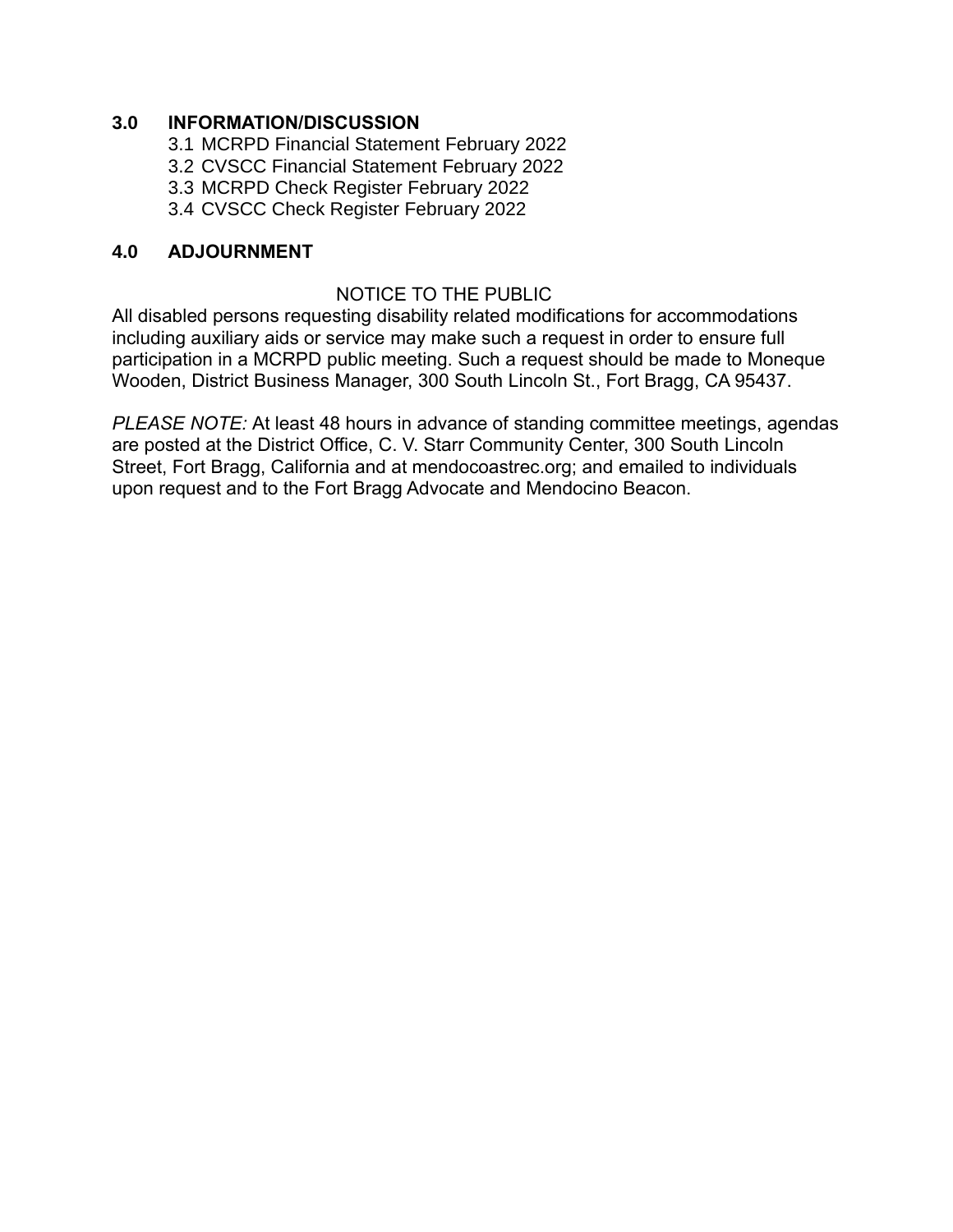#### Mendocino Coast Recreation and Park District Page 1 Income Statement with Budget Comparison Month Ending February 28, 2022

Budget Amended - Midyear

|                                |                |                          | Current       |                      |              |               |                   |            |
|--------------------------------|----------------|--------------------------|---------------|----------------------|--------------|---------------|-------------------|------------|
|                                |                | <b>Current Month</b>     | Month         | <b>Current Month</b> | Year to Date | Year to Date  | Year to Date      |            |
| Description                    |                | Actual                   | <b>Budget</b> | <b>Difference</b>    | Actual       | <b>Budget</b> | <b>Difference</b> | Available  |
|                                |                |                          |               | favorable /          |              |               | favorable /       |            |
|                                |                |                          |               | (unfavorable)        |              |               | (unfavorable)     |            |
| <b>Operating Revenue</b>       |                |                          |               |                      |              |               |                   |            |
| Enrichment                     | 1              | 2,075                    | 1,820         | 255                  | 4,715        | 4,460         | 255               | 16,750     |
| <b>Youth Sports</b>            | 2              | 1,070                    | 781           | 289                  | 5,251        | 8,052         | (2,801)           | 2,861      |
| <b>Special Events</b>          | 3              |                          |               | $\overline{a}$       | 10,438       | 10,224        | 214               | (214)      |
| <b>Adult Sports</b>            | 4              | $\overline{\phantom{a}}$ |               | $\overline{a}$       | 338          |               | 338               | 10,923     |
| Drop In                        | 5              | 978                      | 1,175         | (197)                | 5,766        | 5,985         | (219)             | 3,080      |
| Other Income                   | 6              | 1,572                    | 1,484         | 88                   | 7,815        | 12,774        | (4,959)           | 5,926      |
| <b>Total Revenue</b>           |                | 5,695                    | 5,260         | 435                  | 34,322       | 41,495        | (7, 172)          | 39,325     |
|                                |                |                          |               |                      |              |               |                   |            |
| Other Revenues                 |                |                          |               |                      |              |               |                   |            |
| Property Tax                   | $\overline{7}$ | 5,262                    |               | 5,262                | 196,941      | 190,456       | 6,485             | 127,387    |
| <b>Total Other Revenue</b>     |                | 5,262                    |               | 5,262                | 196,941      | 190,456       | 6,485             | 127,387    |
| <b>Total Revenues</b>          |                | 10,958                   | 5,260         | 5,697                | 231,263      | 231,951       | (688)             | 166,713    |
|                                |                |                          |               |                      |              |               |                   |            |
| <b>Operating Expense</b>       |                |                          |               |                      |              |               |                   |            |
| Wages and Benefits             | 8              | 21,740                   | 26,154        | 4,414                | 182,829      | 209,229       | 26,400            | 292,243    |
| Programs                       | 9              | 74                       | 0             | (74)                 | 1,113        | 750           | (363)             | 3,046      |
| Sports 10                      |                | 12                       | 100           | 88                   | 185          | 4,080         | 3,895             | 8,098      |
| Marketing 11                   |                | 0                        | 0             | $\mathbf 0$          | 716          | 1,250         | 534               | 1,870      |
| Operations 12                  |                | 1,047                    | 1,394         | 347                  | 32,084       | 38,948        | 6,864             | 63,930     |
| Events 13                      |                | 345                      | 1,000         | 654                  | 7,733        | 6,832         | (901)             | 5,274      |
| Other Expenses 14              |                |                          |               |                      | 1,832        | 9,330         | 7,498             | 7,928      |
| <b>Total Operating Expense</b> |                | 23,218                   | 28,647        | 5,430                | 226,492      | 270,418       | 43,927            | 382,389    |
| <b>Other Expenses</b>          |                |                          |               |                      |              |               |                   |            |
| Area Funding Grant 15          |                |                          |               |                      |              |               |                   | 2,500      |
| Total Other Income / Expense   |                |                          |               |                      |              |               |                   | 2,500      |
| <b>Total Expenses</b>          |                | 23,218                   | 28,647        | 5,430                | 226,492      | 270,418       | 43,927            | 384,889    |
| Net Revenue (Expense)          |                | (12, 260)                | (23, 387)     | 268                  | 4,771        | (38, 467)     | (44, 614)         | (218, 176) |
|                                |                |                          |               |                      |              |               |                   |            |

Footnotes 1

2

7 The County issued a true-up check payment due to not paying the full amount in January. They transitioned to a diffferent software that was not calculating correctly originally.

8 9 10

11

12

13 14

15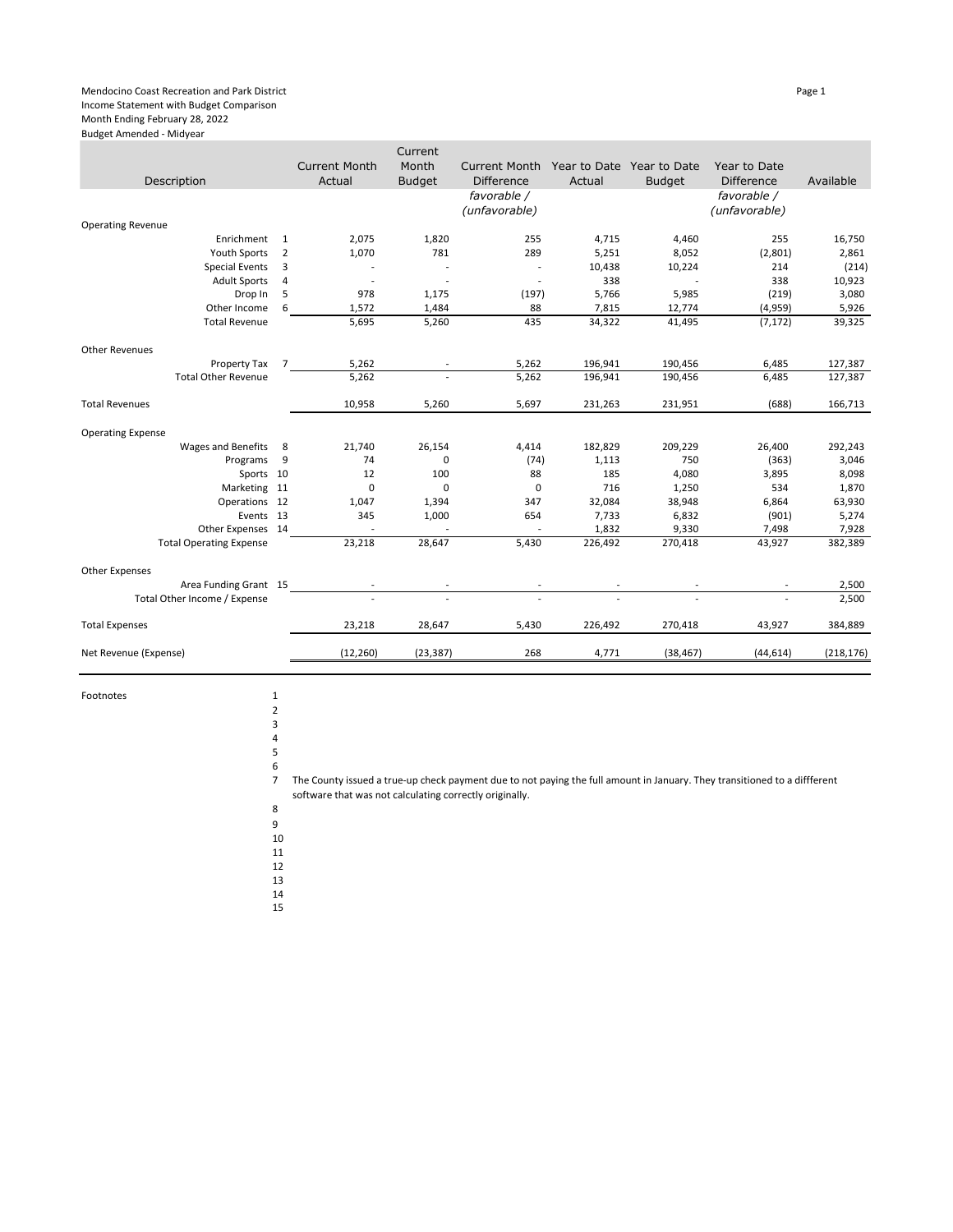#### C.V. Starr Community Center **Page 1** and the community Center **Page 1** and the community Center **Page 1** Income Statement with Budget Comparison Month Ending February 28, 2022 Budget Amended - Midyear

| <b>Description</b>                                      |    | <b>Current Month</b><br>Actual |    | <b>Current Month</b><br><b>Budget</b> |    | <b>Current Month</b><br><b>Difference</b> |     | <b>Year to Date</b><br>Actual |    | <b>Year to Date</b><br><b>Budget</b> |     | <b>Year to Date</b><br><b>Difference</b> |   | Available  |
|---------------------------------------------------------|----|--------------------------------|----|---------------------------------------|----|-------------------------------------------|-----|-------------------------------|----|--------------------------------------|-----|------------------------------------------|---|------------|
|                                                         |    |                                |    |                                       |    | favorable /<br>(unfavorable)              |     |                               |    |                                      |     | favorable /<br>(unfavorable)             |   |            |
| <b>Operating Revenue</b>                                |    |                                |    |                                       |    |                                           |     |                               |    |                                      |     |                                          |   |            |
| General Admission 1                                     | \$ | 17,019                         | Ŝ. | 24,806 \$                             |    | $(7,787)$ \$                              |     | 194,204 \$                    |    | 201,401                              | -\$ | $(7, 197)$ \$                            |   | 116,481    |
| Rentals <sub>2</sub>                                    | \$ | 984                            | \$ | 4,205                                 | \$ | $(3,222)$ \$                              |     | 15,067                        | \$ | 21,569                               | \$  | $(6,502)$ \$                             |   | 19,720     |
| Registration 3                                          | Ś  | 4,626                          | \$ | 4,000                                 | \$ | 626                                       | \$. | 22,687                        | Ŝ. | 27,065                               | Ś.  | $(4,378)$ \$                             |   | 22,827     |
| Merchandise 4                                           | Ś  | 99                             | Ś  | 547                                   | Ś  | $(448)$ \$                                |     | 3,302                         | Ŝ. | 4,012                                | Ŝ.  | $(710)$ \$                               |   | 2,828      |
| Miscellaneous 5                                         | \$ | 266                            | \$ | 133                                   | \$ | 134                                       | -S  | 602,309                       | \$ | 1,241                                | \$. | 601,068                                  | Ŝ | (600, 196) |
| <b>Total Revenue</b>                                    |    | 22,994                         |    | 33,691                                |    | (10,697)                                  |     | 837,569                       |    | 255,287                              |     | 582,281                                  |   | (438, 340) |
| <b>Operating Expense</b>                                |    |                                |    |                                       |    |                                           |     |                               |    |                                      |     |                                          |   |            |
| Wages and Benefits 6                                    |    | 54,923                         |    | 79,394                                |    | 24,471                                    |     | 483,171                       |    | 635,155                              |     | 151,984                                  |   | 469,561    |
| Utilities 7                                             |    | 27.877                         |    | 28,894                                |    | 1,017                                     |     | 221,166                       |    | 229,753                              |     | 8,587                                    |   | 128,878    |
| Outreach 8                                              |    | 25                             |    | 154                                   |    | 129                                       |     | 6,870                         |    | 10,187                               |     | 3,317                                    |   | 10,330     |
| Maintenance 9                                           |    | 11,600                         |    | 11,354                                |    | (246)                                     |     | 40,027                        |    | 95,928                               |     | 55,902                                   |   | 121,968    |
| Operations 10                                           |    | 11,873                         |    | 12,482                                |    | 609                                       |     | 151,824                       |    | 108,619                              |     | (43, 205)                                |   | 51,801     |
| Other Expenses 11                                       |    |                                |    |                                       |    | $\sim$                                    |     | 5,000                         |    | 5,631                                |     | 631                                      |   | 10,350     |
| <b>Total Operating Expense</b>                          |    | 106,299                        |    | 132,278                               |    | 25,980                                    |     | 908,057                       |    | 1,085,273                            |     | 177,216                                  |   | 792,888    |
| <b>Total Expenses</b>                                   |    | 106,299                        |    | 132,278                               |    | 25,980                                    |     | 908,057                       |    | 1,085,273                            |     | 177,216                                  |   | (908, 057) |
| Net Revenue (Expense)<br>Enterprise Fund Allocation for |    | (83, 304)                      |    | (98, 587)                             |    | (36, 676)                                 |     | (70, 489)                     |    | (829, 986)                           |     | 405,066                                  |   | 469,717    |
| Operations                                              |    | 83,304                         |    |                                       |    |                                           |     |                               |    |                                      |     |                                          |   |            |

Net Operating Income

Footnotes

1 General Admissions are under for the month and year-to-date due to public hesitancy from COVID-19 as well as the Leisure Pool being shut down for the entire month of February.

Rentals are down due to the Leisure Pool being shut down for the entire month of February.

4 5 Miscellaneous revenues are over year-to-date due to receiving COVID-19 relief funds from the State of California.

7 Wages and benefits are significantly under for the month due to staffing vacancies.

8 9

6

2 3

- 10
- 11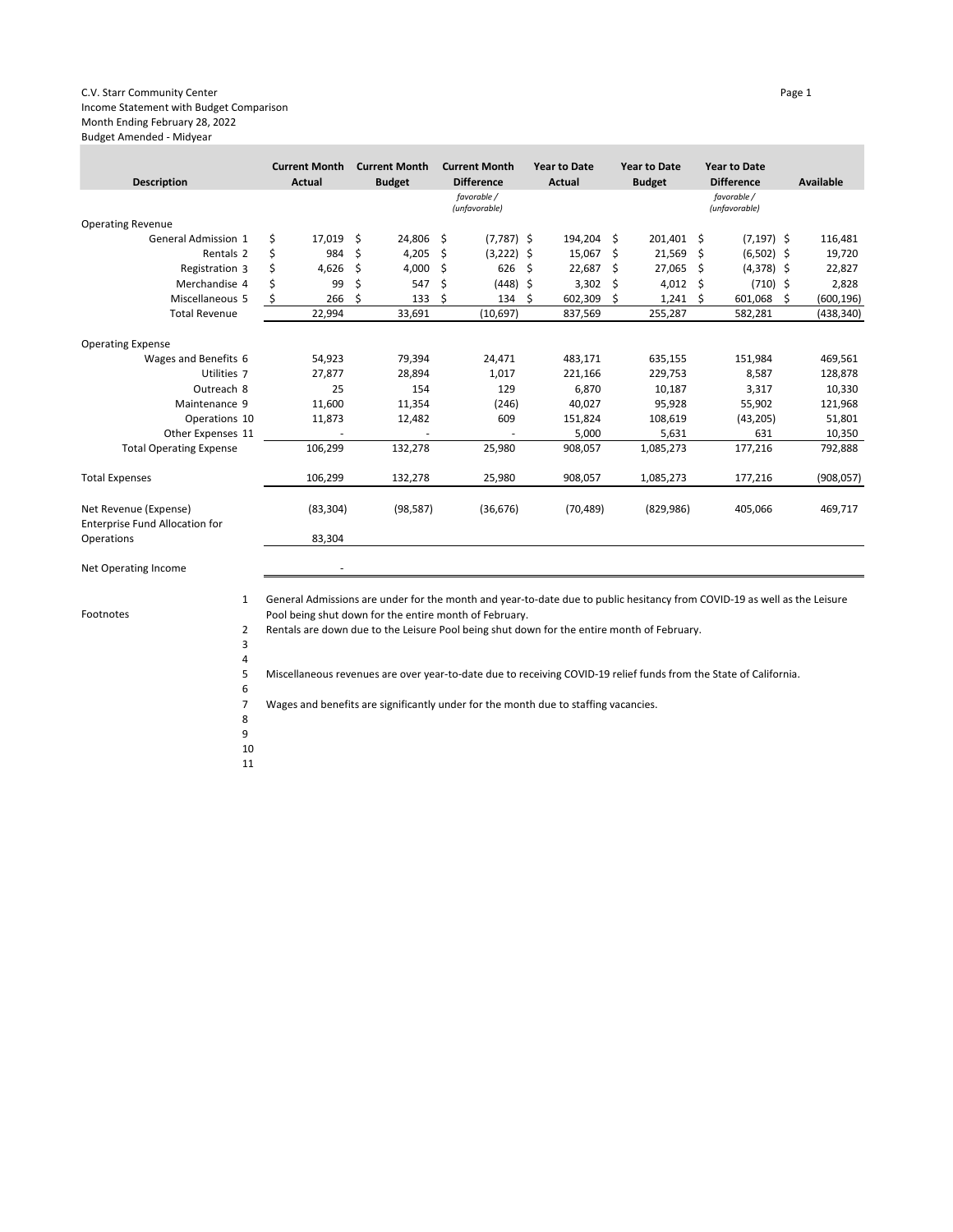# **Mendo Coast Rec Park District Check Register For the Period From Feb 1, 2022 to Feb 28, 2022**

| Check # | <b>Date</b> | Payee                         | <b>Cash Account</b> | <b>Amount</b> |
|---------|-------------|-------------------------------|---------------------|---------------|
| DD1180  | 2/3/22      | Employee Payroll              | 1020                | 159.68        |
| DD1181  | 2/3/22      | <b>Employee Payroll</b>       | 1020                | 251.34        |
| DD1182  | 2/3/22      | <b>Employee Payroll</b>       | 1020                | 526.35        |
| DD1183  | 2/3/22      | <b>Employee Payroll</b>       | 1020                | 2,005.55      |
| DD1184  | 2/3/22      | <b>Employee Payroll</b>       | 1020                | 73.26         |
| DD1185  | 2/3/22      | <b>Employee Payroll</b>       | 1020                | 205.31        |
| DD1186  | 2/3/22      | Employee Payroll              | 1020                | 1,268.36      |
| DD1187  | 2/3/22      | Employee Payroll              | 1020                | 411.60        |
| DD1188  | 2/3/22      | Employee Payroll              | 1020                | 269.81        |
| DD1189  | 2/3/22      | Employee Payroll              | 1020                | 164.25        |
| DD1190  | 2/3/22      | Employee Payroll              | 1020                | 352.22        |
| DD1191  | 2/3/22      | <b>Employee Payroll</b>       | 1020                | 915.68        |
| DD1192  | 2/3/22      | Employee Payroll              | 1020                | 78.70         |
| DD1193  | 2/3/22      | Employee Payroll              | 1020                | 334.82        |
| DD1194  | 2/3/22      | <b>Employee Payroll</b>       | 1020                | 979.62        |
| DD1195  | 2/3/22      | Employee Payroll              | 1020                | 572.69        |
| DD1196  | 2/3/22      | <b>Employee Payroll</b>       | 1020                | 383.25        |
| DD1197  | 2/3/22      | <b>Employee Payroll</b>       | 1020                | 477.01        |
| 1434    | 2/3/22      | Employee Payroll              | 1020                | 307.97        |
|         |             |                               |                     |               |
| 1435    | 2/3/22      | Employee Payroll              | 1020                | 380.06        |
| 1436    | 2/3/22      | Employee Payroll              | 1020                | 611.46        |
| 1437    | 2/3/22      | Employee Payroll              | 1020                | 54.95         |
| 1438    | 2/3/22      | Employee Payroll              | 1020                | 513.36        |
| 1439    | 2/3/22      | Employee Payroll              | 1020                | 479.05        |
| 1440    | 2/3/22      | Employee Payroll              | 1020                | 400.36        |
| 1441    | 2/3/22      | <b>Employee Payroll</b>       | 1020                | 524.53        |
| 1442    | 2/3/22      | <b>Employee Payroll</b>       | 1020                | 54.75         |
| 1443    | 2/3/22      | <b>Employee Payroll</b>       | 1020                | 239.52        |
| 1444    | 2/3/22      | <b>Employee Payroll</b>       | 1020                | 191.62        |
| 1445    | 2/3/22      | <b>Employee Payroll</b>       | 1020                | 1,153.60      |
| 1446    | 2/3/22      | <b>Employee Payroll</b>       | 1020                | 424.31        |
| 1447    | 2/3/22      | Employee Payroll              | 1020                | 232.68        |
| 1448    | 2/3/22      | Employee Payroll              | 1020                | 372.98        |
| DD1198  | 2/3/22      | Employee Payroll              | 1020                | 2,246.14      |
|         | 2/3/22      | <b>EFTPS</b>                  | 1020                | 4,740.32      |
|         | 2/3/22      | Employment Development Dept.  | 1020                | 1,571.79      |
| 1449    | 2/8/22      | <b>CV STARR CENTER</b>        | 1020                | 20,811.83     |
| 1450    | 2/8/22      | <b>EDWARD JONES</b>           | 1020                | 1,463.12      |
| 1451    | 2/8/22      | Kim Ramey                     | 1020                | 83.96         |
| 1452    | 2/8/22      | Mendocino Coast Clinics, Inc. | 1020                | 145.00        |
| 1453    | 2/8/22      | Moneque Wooden                | 1020                | 4,799.50      |
| 1454    | 2/8/22      | <b>NCSI</b>                   | 1020                | 18.50         |
| 1455    | 2/8/22      | PROVENCHER & FLATT LLP        | 1020                | 240.00        |
| 1456    | 2/8/22      | Sandra Carmichael             | 1020                | 64.21         |
| 1457    | 2/8/22      | Dept of Motor Vehicles        | 1020                | 5.00          |
| 1458    | 2/8/22      | Dept of Motor Vehicles        | 1020                | 15.00         |
| DD1199  | 2/17/22     | <b>Employee Payroll</b>       | 1020                | 182.50        |
| DD1200  | 2/17/22     | <b>Employee Payroll</b>       | 1020                | 729.62        |
|         |             |                               |                     |               |
| DD1201  | 2/17/22     | Employee Payroll              | 1020                | 230.00        |
| DD1202  | 2/17/22     | Employee Payroll              | 1020                | 498.71        |
| DD1203  | 2/17/22     | <b>Employee Payroll</b>       | 1020                | 1,211.11      |
| DD1204  | 2/17/22     | Employee Payroll              | 1020                | 36.63         |
| DD1205  | 2/17/22     | Employee Payroll              | 1020                | 451.68        |
| DD1206  | 2/17/22     | Employee Payroll              | 1020                | 287.43        |
| DD1207  | 2/17/22     | Employee Payroll              | 1020                | 544.18        |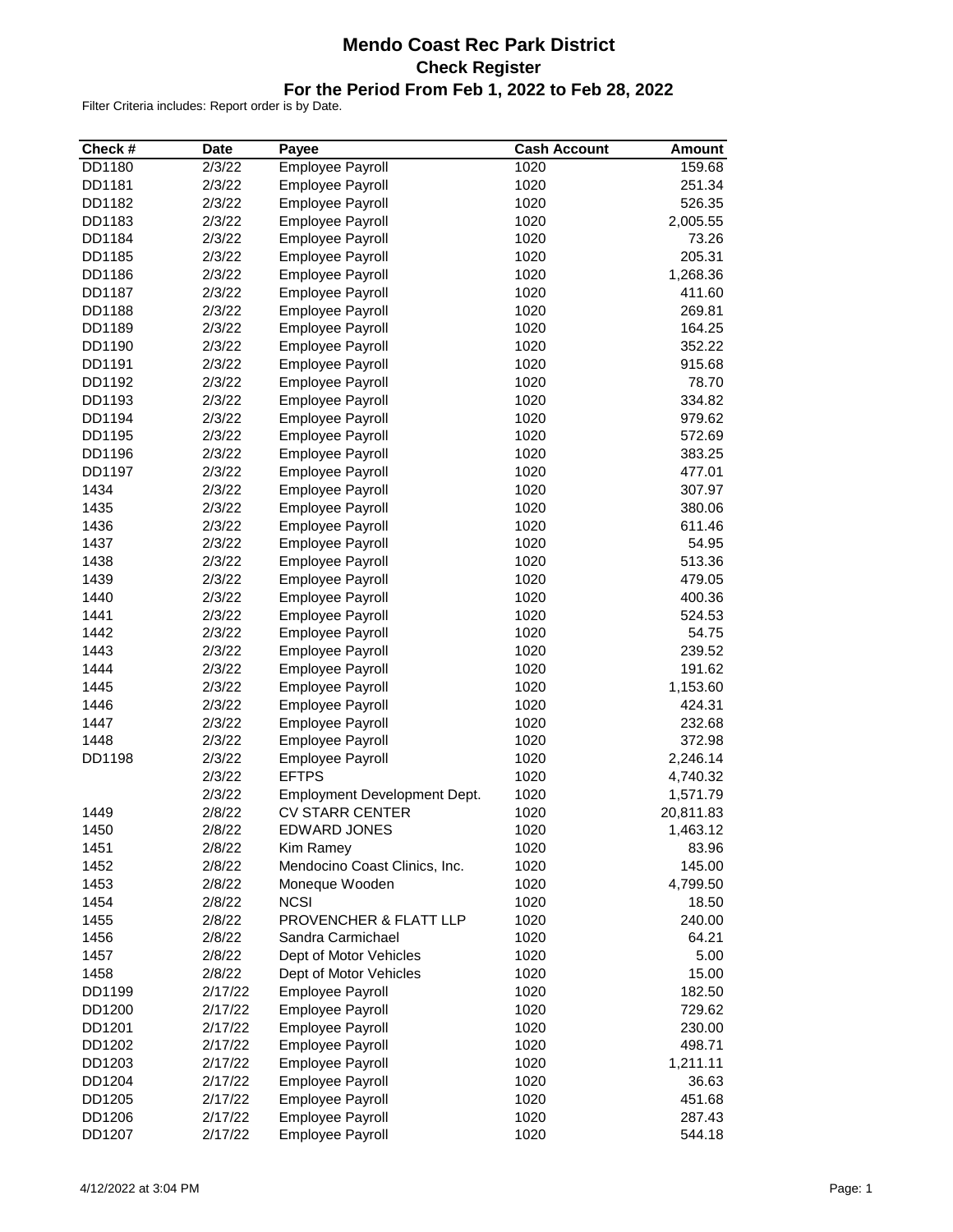# **Mendo Coast Rec Park District Check Register For the Period From Feb 1, 2022 to Feb 28, 2022**

| Check #      | <b>Date</b> | Payee                        | <b>Cash Account</b> | <b>Amount</b> |
|--------------|-------------|------------------------------|---------------------|---------------|
| DD1208       | 2/17/22     | <b>Employee Payroll</b>      | 1020                | 508.77        |
| DD1209       | 2/17/22     | <b>Employee Payroll</b>      | 1020                | 484.46        |
| DD1210       | 2/17/22     | Employee Payroll             | 1020                | 345.69        |
| DD1211       | 2/17/22     | <b>Employee Payroll</b>      | 1020                | 273.75        |
| DD1212       | 2/17/22     | Employee Payroll             | 1020                | 180.67        |
| DD1213       | 2/17/22     | Employee Payroll             | 1020                | 1,210.52      |
| DD1214       | 2/17/22     | Employee Payroll             | 1020                | 284.02        |
| DD1215       | 2/17/22     | Employee Payroll             | 1020                | 367.74        |
| DD1216       | 2/17/22     | Employee Payroll             | 1020                | 979.62        |
| DD1217       | 2/17/22     | Employee Payroll             | 1020                | 559.59        |
| DD1218       | 2/17/22     | Employee Payroll             | 1020                | 349.02        |
| DD1219       | 2/17/22     | <b>Employee Payroll</b>      | 1020                | 548.87        |
| 1459         | 2/17/22     | Employee Payroll             | 1020                | 410.62        |
| 1460         | 2/17/22     | Employee Payroll             | 1020                | 471.09        |
| 1461         | 2/17/22     | Employee Payroll             | 1020                | 54.95         |
| 1462         | 2/17/22     | Employee Payroll             | 1020                | 429.06        |
| 1463         | 2/17/22     | Employee Payroll             | 1020                | 390.09        |
| 1464         | 2/17/22     | Employee Payroll             | 1020                | 597.34        |
| 1465         | 2/17/22     | Employee Payroll             | 1020                | 167.68        |
| 1466         | 2/17/22     | Employee Payroll             | 1020                | 40.15         |
| 1467         | 2/17/22     | Employee Payroll             | 1020                | 273.75        |
| 1468         | 2/17/22     | <b>Employee Payroll</b>      | 1020                | 89.19         |
| 1469         | 2/17/22     | Employee Payroll             | 1020                | 177.93        |
| 1470         | 2/17/22     | Employee Payroll             | 1020                | 1,268.66      |
| 1471         | 2/17/22     | Employee Payroll             | 1020                | 464.18        |
| 1472         | 2/17/22     | Employee Payroll             | 1020                | 221.06        |
| 1473         | 2/17/22     | Employee Payroll             | 1020                | 396.93        |
| 1474         | 2/17/22     | Employee Payroll             | 1020                | 109.50        |
| DD1220       | 2/17/22     | Employee Payroll             | 1020                | 99.83         |
| 1475         | 2/17/22     | Employee Payroll             | 1020                | 38.77         |
| 1476         | 2/17/22     | Employee Payroll             | 1020                | 79.53         |
| DD1221       | 2/17/22     | Employee Payroll             | 1020                | 2,246.14      |
|              | 2/17/22     | Employment Development Dept. | 1020                | 1,581.92      |
|              | 2/17/22     | <b>EFTPS</b>                 | 1020                | 4,701.10      |
| 1477         | 2/17/22     | <b>BETH PINE</b>             | 1020                | 2,314.58      |
| 1478         | 2/17/22     | Dept of Motor Vehicles       | 1020                | 5.00          |
| 1479         | 2/17/22     | <b>EDWARD JONES</b>          | 1020                | 2,014.96      |
| 1480         | 2/17/22     | Kim Ramey                    | 1020                | 357.29        |
| 1481         | 2/17/22     | US CELLULAR                  | 1020                | 133.89        |
| 1458V        | 2/21/22     | Dept of Motor Vehicles       | 1020                | $-15.00$      |
| 1478V        | 2/21/22     | Dept of Motor Vehicles       | 1020                | $-5.00$       |
| 1457V        | 2/21/22     | Dept of Motor Vehicles       | 1020                | $-5.00$       |
|              | 2/25/22     | Savings Bank                 | 1020                | 25.00         |
| <b>Total</b> |             |                              |                     | 80,974.84     |
|              |             |                              |                     |               |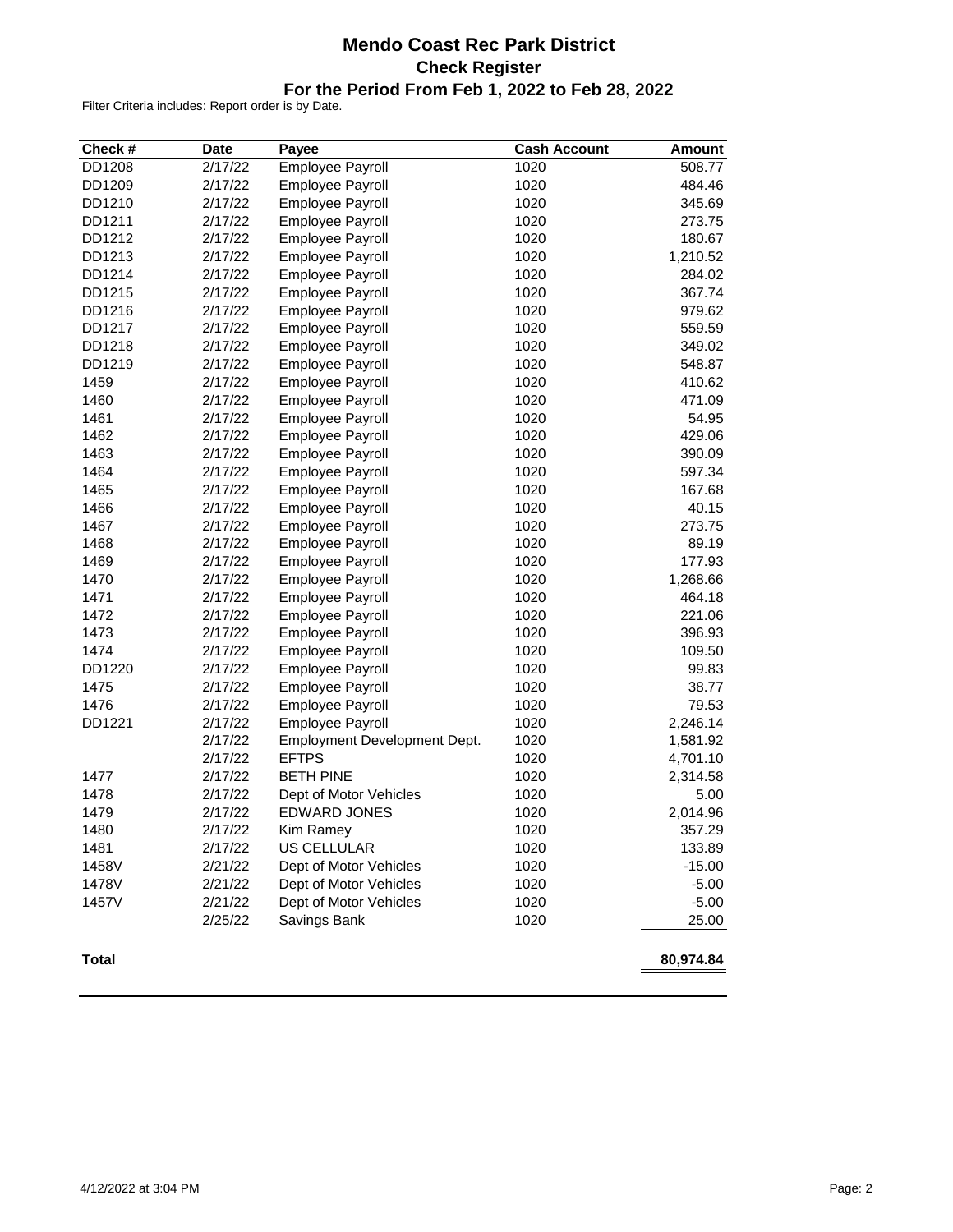# **C.V. Starr Community Center Check Register For the Period From Feb 1, 2022 to Feb 28, 2022**

| $\sqrt{2/3}/22$<br>Employee Payroll<br>DD4251<br>1020<br>1,904.93<br>DD4252<br>2/3/22<br>1020<br>1,796.91<br>Employee Payroll<br>DD4253<br>2/3/22<br>Employee Payroll<br>1020<br>1,411.46<br>2/3/22<br>1020<br>DD4254<br><b>Employee Payroll</b><br>1,774.35<br>2/3/22<br>1020<br>1,302.22<br>DD4255<br>Employee Payroll<br>1020<br>DD4256<br>2/3/22<br>Employee Payroll<br>1,745.38<br>2/3/22<br>1020<br>712.00<br>DD4257<br>Employee Payroll<br>1020<br>DD4258<br>2/3/22<br>1,508.22<br>Employee Payroll<br>DD4259<br>2/3/22<br>1020<br>1,106.12<br>Employee Payroll<br>DD4260<br>2/3/22<br>1020<br>89.54<br>Employee Payroll<br>2/3/22<br>1020<br>286.49<br>DD4261<br>Employee Payroll<br>2/3/22<br>1020<br>DD4262<br>Employee Payroll<br>112.95<br>2/3/22<br>1020<br>465.06<br>DD4263<br>Employee Payroll<br>2/3/22<br>1020<br>81.30<br>DD4264<br><b>Employee Payroll</b><br>2/3/22<br>1020<br>1,126.21<br>DD4265<br>Employee Payroll<br>2/3/22<br>1020<br>23.30<br>DD4266<br>Employee Payroll<br>2/3/22<br>1020<br>233.89<br>DD4267<br>Employee Payroll<br>2/3/22<br>1020<br>84.45<br>DD4268<br>Employee Payroll<br>2/3/22<br>1020<br>212.35<br>DD4269<br>Employee Payroll<br>DD4270<br>2/3/22<br>Employee Payroll<br>1020<br>1,298.82<br>1020<br>DD4271<br>2/3/22<br>253.36<br>Employee Payroll<br>2/3/22<br>1020<br>92.91<br>DD4272<br>Employee Payroll<br>2/3/22<br>1020<br>773.42<br>DD4273<br><b>Employee Payroll</b><br>2/3/22<br>1020<br>92.91<br>DD4274<br>Employee Payroll<br>2392<br>2/3/22<br>1020<br>67.32<br>Employee Payroll<br>2393<br>2/3/22<br>1020<br>465.63<br>Employee Payroll<br>2394<br>2/3/22<br>1020<br>100.66<br>Employee Payroll<br>2395<br>2/3/22<br>Employee Payroll<br>1020<br>100.66<br>2396<br>2/3/22<br>1020<br>150.78<br>Employee Payroll<br>2397<br>2/3/22<br>1020<br>170.34<br>Employee Payroll<br>1020<br>2398<br>2/3/22<br>213.89<br>Employee Payroll<br>2399<br>2/3/22<br>Employee Payroll<br>1020<br>1,217.33<br>2400<br>2/3/22<br>1020<br>181.96<br>Employee Payroll<br>2401<br>2/3/22<br>1020<br>145.77<br><b>Employee Payroll</b><br>2402<br>2/3/22<br>1020<br>178.08<br><b>Employee Payroll</b><br>2403<br>2/3/22<br>1020<br>Employee Payroll<br>50.32<br>2404<br>2/3/22<br>1020<br>538.08<br>Employee Payroll<br>2405<br>2/3/22<br>1020<br>626.03<br><b>Employee Payroll</b><br>2406<br>2/3/22<br>Employee Payroll<br>1020<br>100.66<br>2407<br>2/3/22<br>Employee Payroll<br>1020<br>2,000.58<br>2/3/22<br>Employee Payroll<br>1020<br>2399V<br>$-1,217.33$<br>Employee Payroll<br>1020<br>2408<br>2/3/22<br>1,049.22<br><b>EDD</b><br>1020<br>2/3/22<br>1,822.66<br>2/3/22<br><b>EFTPS</b><br>1020<br>6,869.47<br>2/8/22<br>1020<br>238.02<br>2409<br>Anna-Kristina Rosenquist<br>2410<br>2/8/22<br>1020<br>25.00<br>April Cen<br>2411<br>1020<br>92.12<br>2/8/22<br>Carly Wells<br>2412<br>1020<br>2/8/22<br>City of Fort Bragg<br>21,046.45<br>2413<br>2/8/22<br>1020<br>Comcast<br>153.62<br>2414<br>2/8/22<br>1020<br>25.00<br>Crystal Newman<br>2415<br>1020<br>2/8/22<br>Deep Valley Security<br>77.90<br>2416<br>2/8/22<br>1020<br><b>Emily Forster</b><br>25.00<br>2417<br>2/8/22<br>Eureka Oxygen Co.<br>1020<br>1,140.25<br><b>Court-Ordered Debt Collections</b><br>2418<br>2/8/22<br>1020<br>349.74 | Check # | <b>Date</b> | Payee       | <b>Cash Account</b> | <b>Amount</b> |
|--------------------------------------------------------------------------------------------------------------------------------------------------------------------------------------------------------------------------------------------------------------------------------------------------------------------------------------------------------------------------------------------------------------------------------------------------------------------------------------------------------------------------------------------------------------------------------------------------------------------------------------------------------------------------------------------------------------------------------------------------------------------------------------------------------------------------------------------------------------------------------------------------------------------------------------------------------------------------------------------------------------------------------------------------------------------------------------------------------------------------------------------------------------------------------------------------------------------------------------------------------------------------------------------------------------------------------------------------------------------------------------------------------------------------------------------------------------------------------------------------------------------------------------------------------------------------------------------------------------------------------------------------------------------------------------------------------------------------------------------------------------------------------------------------------------------------------------------------------------------------------------------------------------------------------------------------------------------------------------------------------------------------------------------------------------------------------------------------------------------------------------------------------------------------------------------------------------------------------------------------------------------------------------------------------------------------------------------------------------------------------------------------------------------------------------------------------------------------------------------------------------------------------------------------------------------------------------------------------------------------------------------------------------------------------------------------------------------------------------------------------------------------------------------------------------------------------------------------------------------------------------------------------------------------------------------------------------------------------------------------------------------------------------------------------------------------------------------------------------------------------------------------------------------------------------------------------------------------------------------------------------------|---------|-------------|-------------|---------------------|---------------|
|                                                                                                                                                                                                                                                                                                                                                                                                                                                                                                                                                                                                                                                                                                                                                                                                                                                                                                                                                                                                                                                                                                                                                                                                                                                                                                                                                                                                                                                                                                                                                                                                                                                                                                                                                                                                                                                                                                                                                                                                                                                                                                                                                                                                                                                                                                                                                                                                                                                                                                                                                                                                                                                                                                                                                                                                                                                                                                                                                                                                                                                                                                                                                                                                                                                                    |         |             |             |                     |               |
|                                                                                                                                                                                                                                                                                                                                                                                                                                                                                                                                                                                                                                                                                                                                                                                                                                                                                                                                                                                                                                                                                                                                                                                                                                                                                                                                                                                                                                                                                                                                                                                                                                                                                                                                                                                                                                                                                                                                                                                                                                                                                                                                                                                                                                                                                                                                                                                                                                                                                                                                                                                                                                                                                                                                                                                                                                                                                                                                                                                                                                                                                                                                                                                                                                                                    |         |             |             |                     |               |
|                                                                                                                                                                                                                                                                                                                                                                                                                                                                                                                                                                                                                                                                                                                                                                                                                                                                                                                                                                                                                                                                                                                                                                                                                                                                                                                                                                                                                                                                                                                                                                                                                                                                                                                                                                                                                                                                                                                                                                                                                                                                                                                                                                                                                                                                                                                                                                                                                                                                                                                                                                                                                                                                                                                                                                                                                                                                                                                                                                                                                                                                                                                                                                                                                                                                    |         |             |             |                     |               |
|                                                                                                                                                                                                                                                                                                                                                                                                                                                                                                                                                                                                                                                                                                                                                                                                                                                                                                                                                                                                                                                                                                                                                                                                                                                                                                                                                                                                                                                                                                                                                                                                                                                                                                                                                                                                                                                                                                                                                                                                                                                                                                                                                                                                                                                                                                                                                                                                                                                                                                                                                                                                                                                                                                                                                                                                                                                                                                                                                                                                                                                                                                                                                                                                                                                                    |         |             |             |                     |               |
|                                                                                                                                                                                                                                                                                                                                                                                                                                                                                                                                                                                                                                                                                                                                                                                                                                                                                                                                                                                                                                                                                                                                                                                                                                                                                                                                                                                                                                                                                                                                                                                                                                                                                                                                                                                                                                                                                                                                                                                                                                                                                                                                                                                                                                                                                                                                                                                                                                                                                                                                                                                                                                                                                                                                                                                                                                                                                                                                                                                                                                                                                                                                                                                                                                                                    |         |             |             |                     |               |
|                                                                                                                                                                                                                                                                                                                                                                                                                                                                                                                                                                                                                                                                                                                                                                                                                                                                                                                                                                                                                                                                                                                                                                                                                                                                                                                                                                                                                                                                                                                                                                                                                                                                                                                                                                                                                                                                                                                                                                                                                                                                                                                                                                                                                                                                                                                                                                                                                                                                                                                                                                                                                                                                                                                                                                                                                                                                                                                                                                                                                                                                                                                                                                                                                                                                    |         |             |             |                     |               |
|                                                                                                                                                                                                                                                                                                                                                                                                                                                                                                                                                                                                                                                                                                                                                                                                                                                                                                                                                                                                                                                                                                                                                                                                                                                                                                                                                                                                                                                                                                                                                                                                                                                                                                                                                                                                                                                                                                                                                                                                                                                                                                                                                                                                                                                                                                                                                                                                                                                                                                                                                                                                                                                                                                                                                                                                                                                                                                                                                                                                                                                                                                                                                                                                                                                                    |         |             |             |                     |               |
|                                                                                                                                                                                                                                                                                                                                                                                                                                                                                                                                                                                                                                                                                                                                                                                                                                                                                                                                                                                                                                                                                                                                                                                                                                                                                                                                                                                                                                                                                                                                                                                                                                                                                                                                                                                                                                                                                                                                                                                                                                                                                                                                                                                                                                                                                                                                                                                                                                                                                                                                                                                                                                                                                                                                                                                                                                                                                                                                                                                                                                                                                                                                                                                                                                                                    |         |             |             |                     |               |
|                                                                                                                                                                                                                                                                                                                                                                                                                                                                                                                                                                                                                                                                                                                                                                                                                                                                                                                                                                                                                                                                                                                                                                                                                                                                                                                                                                                                                                                                                                                                                                                                                                                                                                                                                                                                                                                                                                                                                                                                                                                                                                                                                                                                                                                                                                                                                                                                                                                                                                                                                                                                                                                                                                                                                                                                                                                                                                                                                                                                                                                                                                                                                                                                                                                                    |         |             |             |                     |               |
|                                                                                                                                                                                                                                                                                                                                                                                                                                                                                                                                                                                                                                                                                                                                                                                                                                                                                                                                                                                                                                                                                                                                                                                                                                                                                                                                                                                                                                                                                                                                                                                                                                                                                                                                                                                                                                                                                                                                                                                                                                                                                                                                                                                                                                                                                                                                                                                                                                                                                                                                                                                                                                                                                                                                                                                                                                                                                                                                                                                                                                                                                                                                                                                                                                                                    |         |             |             |                     |               |
|                                                                                                                                                                                                                                                                                                                                                                                                                                                                                                                                                                                                                                                                                                                                                                                                                                                                                                                                                                                                                                                                                                                                                                                                                                                                                                                                                                                                                                                                                                                                                                                                                                                                                                                                                                                                                                                                                                                                                                                                                                                                                                                                                                                                                                                                                                                                                                                                                                                                                                                                                                                                                                                                                                                                                                                                                                                                                                                                                                                                                                                                                                                                                                                                                                                                    |         |             |             |                     |               |
|                                                                                                                                                                                                                                                                                                                                                                                                                                                                                                                                                                                                                                                                                                                                                                                                                                                                                                                                                                                                                                                                                                                                                                                                                                                                                                                                                                                                                                                                                                                                                                                                                                                                                                                                                                                                                                                                                                                                                                                                                                                                                                                                                                                                                                                                                                                                                                                                                                                                                                                                                                                                                                                                                                                                                                                                                                                                                                                                                                                                                                                                                                                                                                                                                                                                    |         |             |             |                     |               |
|                                                                                                                                                                                                                                                                                                                                                                                                                                                                                                                                                                                                                                                                                                                                                                                                                                                                                                                                                                                                                                                                                                                                                                                                                                                                                                                                                                                                                                                                                                                                                                                                                                                                                                                                                                                                                                                                                                                                                                                                                                                                                                                                                                                                                                                                                                                                                                                                                                                                                                                                                                                                                                                                                                                                                                                                                                                                                                                                                                                                                                                                                                                                                                                                                                                                    |         |             |             |                     |               |
|                                                                                                                                                                                                                                                                                                                                                                                                                                                                                                                                                                                                                                                                                                                                                                                                                                                                                                                                                                                                                                                                                                                                                                                                                                                                                                                                                                                                                                                                                                                                                                                                                                                                                                                                                                                                                                                                                                                                                                                                                                                                                                                                                                                                                                                                                                                                                                                                                                                                                                                                                                                                                                                                                                                                                                                                                                                                                                                                                                                                                                                                                                                                                                                                                                                                    |         |             |             |                     |               |
|                                                                                                                                                                                                                                                                                                                                                                                                                                                                                                                                                                                                                                                                                                                                                                                                                                                                                                                                                                                                                                                                                                                                                                                                                                                                                                                                                                                                                                                                                                                                                                                                                                                                                                                                                                                                                                                                                                                                                                                                                                                                                                                                                                                                                                                                                                                                                                                                                                                                                                                                                                                                                                                                                                                                                                                                                                                                                                                                                                                                                                                                                                                                                                                                                                                                    |         |             |             |                     |               |
|                                                                                                                                                                                                                                                                                                                                                                                                                                                                                                                                                                                                                                                                                                                                                                                                                                                                                                                                                                                                                                                                                                                                                                                                                                                                                                                                                                                                                                                                                                                                                                                                                                                                                                                                                                                                                                                                                                                                                                                                                                                                                                                                                                                                                                                                                                                                                                                                                                                                                                                                                                                                                                                                                                                                                                                                                                                                                                                                                                                                                                                                                                                                                                                                                                                                    |         |             |             |                     |               |
|                                                                                                                                                                                                                                                                                                                                                                                                                                                                                                                                                                                                                                                                                                                                                                                                                                                                                                                                                                                                                                                                                                                                                                                                                                                                                                                                                                                                                                                                                                                                                                                                                                                                                                                                                                                                                                                                                                                                                                                                                                                                                                                                                                                                                                                                                                                                                                                                                                                                                                                                                                                                                                                                                                                                                                                                                                                                                                                                                                                                                                                                                                                                                                                                                                                                    |         |             |             |                     |               |
|                                                                                                                                                                                                                                                                                                                                                                                                                                                                                                                                                                                                                                                                                                                                                                                                                                                                                                                                                                                                                                                                                                                                                                                                                                                                                                                                                                                                                                                                                                                                                                                                                                                                                                                                                                                                                                                                                                                                                                                                                                                                                                                                                                                                                                                                                                                                                                                                                                                                                                                                                                                                                                                                                                                                                                                                                                                                                                                                                                                                                                                                                                                                                                                                                                                                    |         |             |             |                     |               |
|                                                                                                                                                                                                                                                                                                                                                                                                                                                                                                                                                                                                                                                                                                                                                                                                                                                                                                                                                                                                                                                                                                                                                                                                                                                                                                                                                                                                                                                                                                                                                                                                                                                                                                                                                                                                                                                                                                                                                                                                                                                                                                                                                                                                                                                                                                                                                                                                                                                                                                                                                                                                                                                                                                                                                                                                                                                                                                                                                                                                                                                                                                                                                                                                                                                                    |         |             |             |                     |               |
|                                                                                                                                                                                                                                                                                                                                                                                                                                                                                                                                                                                                                                                                                                                                                                                                                                                                                                                                                                                                                                                                                                                                                                                                                                                                                                                                                                                                                                                                                                                                                                                                                                                                                                                                                                                                                                                                                                                                                                                                                                                                                                                                                                                                                                                                                                                                                                                                                                                                                                                                                                                                                                                                                                                                                                                                                                                                                                                                                                                                                                                                                                                                                                                                                                                                    |         |             |             |                     |               |
|                                                                                                                                                                                                                                                                                                                                                                                                                                                                                                                                                                                                                                                                                                                                                                                                                                                                                                                                                                                                                                                                                                                                                                                                                                                                                                                                                                                                                                                                                                                                                                                                                                                                                                                                                                                                                                                                                                                                                                                                                                                                                                                                                                                                                                                                                                                                                                                                                                                                                                                                                                                                                                                                                                                                                                                                                                                                                                                                                                                                                                                                                                                                                                                                                                                                    |         |             |             |                     |               |
|                                                                                                                                                                                                                                                                                                                                                                                                                                                                                                                                                                                                                                                                                                                                                                                                                                                                                                                                                                                                                                                                                                                                                                                                                                                                                                                                                                                                                                                                                                                                                                                                                                                                                                                                                                                                                                                                                                                                                                                                                                                                                                                                                                                                                                                                                                                                                                                                                                                                                                                                                                                                                                                                                                                                                                                                                                                                                                                                                                                                                                                                                                                                                                                                                                                                    |         |             |             |                     |               |
|                                                                                                                                                                                                                                                                                                                                                                                                                                                                                                                                                                                                                                                                                                                                                                                                                                                                                                                                                                                                                                                                                                                                                                                                                                                                                                                                                                                                                                                                                                                                                                                                                                                                                                                                                                                                                                                                                                                                                                                                                                                                                                                                                                                                                                                                                                                                                                                                                                                                                                                                                                                                                                                                                                                                                                                                                                                                                                                                                                                                                                                                                                                                                                                                                                                                    |         |             |             |                     |               |
|                                                                                                                                                                                                                                                                                                                                                                                                                                                                                                                                                                                                                                                                                                                                                                                                                                                                                                                                                                                                                                                                                                                                                                                                                                                                                                                                                                                                                                                                                                                                                                                                                                                                                                                                                                                                                                                                                                                                                                                                                                                                                                                                                                                                                                                                                                                                                                                                                                                                                                                                                                                                                                                                                                                                                                                                                                                                                                                                                                                                                                                                                                                                                                                                                                                                    |         |             |             |                     |               |
|                                                                                                                                                                                                                                                                                                                                                                                                                                                                                                                                                                                                                                                                                                                                                                                                                                                                                                                                                                                                                                                                                                                                                                                                                                                                                                                                                                                                                                                                                                                                                                                                                                                                                                                                                                                                                                                                                                                                                                                                                                                                                                                                                                                                                                                                                                                                                                                                                                                                                                                                                                                                                                                                                                                                                                                                                                                                                                                                                                                                                                                                                                                                                                                                                                                                    |         |             |             |                     |               |
|                                                                                                                                                                                                                                                                                                                                                                                                                                                                                                                                                                                                                                                                                                                                                                                                                                                                                                                                                                                                                                                                                                                                                                                                                                                                                                                                                                                                                                                                                                                                                                                                                                                                                                                                                                                                                                                                                                                                                                                                                                                                                                                                                                                                                                                                                                                                                                                                                                                                                                                                                                                                                                                                                                                                                                                                                                                                                                                                                                                                                                                                                                                                                                                                                                                                    |         |             |             |                     |               |
|                                                                                                                                                                                                                                                                                                                                                                                                                                                                                                                                                                                                                                                                                                                                                                                                                                                                                                                                                                                                                                                                                                                                                                                                                                                                                                                                                                                                                                                                                                                                                                                                                                                                                                                                                                                                                                                                                                                                                                                                                                                                                                                                                                                                                                                                                                                                                                                                                                                                                                                                                                                                                                                                                                                                                                                                                                                                                                                                                                                                                                                                                                                                                                                                                                                                    |         |             |             |                     |               |
|                                                                                                                                                                                                                                                                                                                                                                                                                                                                                                                                                                                                                                                                                                                                                                                                                                                                                                                                                                                                                                                                                                                                                                                                                                                                                                                                                                                                                                                                                                                                                                                                                                                                                                                                                                                                                                                                                                                                                                                                                                                                                                                                                                                                                                                                                                                                                                                                                                                                                                                                                                                                                                                                                                                                                                                                                                                                                                                                                                                                                                                                                                                                                                                                                                                                    |         |             |             |                     |               |
|                                                                                                                                                                                                                                                                                                                                                                                                                                                                                                                                                                                                                                                                                                                                                                                                                                                                                                                                                                                                                                                                                                                                                                                                                                                                                                                                                                                                                                                                                                                                                                                                                                                                                                                                                                                                                                                                                                                                                                                                                                                                                                                                                                                                                                                                                                                                                                                                                                                                                                                                                                                                                                                                                                                                                                                                                                                                                                                                                                                                                                                                                                                                                                                                                                                                    |         |             |             |                     |               |
|                                                                                                                                                                                                                                                                                                                                                                                                                                                                                                                                                                                                                                                                                                                                                                                                                                                                                                                                                                                                                                                                                                                                                                                                                                                                                                                                                                                                                                                                                                                                                                                                                                                                                                                                                                                                                                                                                                                                                                                                                                                                                                                                                                                                                                                                                                                                                                                                                                                                                                                                                                                                                                                                                                                                                                                                                                                                                                                                                                                                                                                                                                                                                                                                                                                                    |         |             |             |                     |               |
|                                                                                                                                                                                                                                                                                                                                                                                                                                                                                                                                                                                                                                                                                                                                                                                                                                                                                                                                                                                                                                                                                                                                                                                                                                                                                                                                                                                                                                                                                                                                                                                                                                                                                                                                                                                                                                                                                                                                                                                                                                                                                                                                                                                                                                                                                                                                                                                                                                                                                                                                                                                                                                                                                                                                                                                                                                                                                                                                                                                                                                                                                                                                                                                                                                                                    |         |             |             |                     |               |
|                                                                                                                                                                                                                                                                                                                                                                                                                                                                                                                                                                                                                                                                                                                                                                                                                                                                                                                                                                                                                                                                                                                                                                                                                                                                                                                                                                                                                                                                                                                                                                                                                                                                                                                                                                                                                                                                                                                                                                                                                                                                                                                                                                                                                                                                                                                                                                                                                                                                                                                                                                                                                                                                                                                                                                                                                                                                                                                                                                                                                                                                                                                                                                                                                                                                    |         |             |             |                     |               |
|                                                                                                                                                                                                                                                                                                                                                                                                                                                                                                                                                                                                                                                                                                                                                                                                                                                                                                                                                                                                                                                                                                                                                                                                                                                                                                                                                                                                                                                                                                                                                                                                                                                                                                                                                                                                                                                                                                                                                                                                                                                                                                                                                                                                                                                                                                                                                                                                                                                                                                                                                                                                                                                                                                                                                                                                                                                                                                                                                                                                                                                                                                                                                                                                                                                                    |         |             |             |                     |               |
|                                                                                                                                                                                                                                                                                                                                                                                                                                                                                                                                                                                                                                                                                                                                                                                                                                                                                                                                                                                                                                                                                                                                                                                                                                                                                                                                                                                                                                                                                                                                                                                                                                                                                                                                                                                                                                                                                                                                                                                                                                                                                                                                                                                                                                                                                                                                                                                                                                                                                                                                                                                                                                                                                                                                                                                                                                                                                                                                                                                                                                                                                                                                                                                                                                                                    |         |             |             |                     |               |
|                                                                                                                                                                                                                                                                                                                                                                                                                                                                                                                                                                                                                                                                                                                                                                                                                                                                                                                                                                                                                                                                                                                                                                                                                                                                                                                                                                                                                                                                                                                                                                                                                                                                                                                                                                                                                                                                                                                                                                                                                                                                                                                                                                                                                                                                                                                                                                                                                                                                                                                                                                                                                                                                                                                                                                                                                                                                                                                                                                                                                                                                                                                                                                                                                                                                    |         |             |             |                     |               |
|                                                                                                                                                                                                                                                                                                                                                                                                                                                                                                                                                                                                                                                                                                                                                                                                                                                                                                                                                                                                                                                                                                                                                                                                                                                                                                                                                                                                                                                                                                                                                                                                                                                                                                                                                                                                                                                                                                                                                                                                                                                                                                                                                                                                                                                                                                                                                                                                                                                                                                                                                                                                                                                                                                                                                                                                                                                                                                                                                                                                                                                                                                                                                                                                                                                                    |         |             |             |                     |               |
|                                                                                                                                                                                                                                                                                                                                                                                                                                                                                                                                                                                                                                                                                                                                                                                                                                                                                                                                                                                                                                                                                                                                                                                                                                                                                                                                                                                                                                                                                                                                                                                                                                                                                                                                                                                                                                                                                                                                                                                                                                                                                                                                                                                                                                                                                                                                                                                                                                                                                                                                                                                                                                                                                                                                                                                                                                                                                                                                                                                                                                                                                                                                                                                                                                                                    |         |             |             |                     |               |
|                                                                                                                                                                                                                                                                                                                                                                                                                                                                                                                                                                                                                                                                                                                                                                                                                                                                                                                                                                                                                                                                                                                                                                                                                                                                                                                                                                                                                                                                                                                                                                                                                                                                                                                                                                                                                                                                                                                                                                                                                                                                                                                                                                                                                                                                                                                                                                                                                                                                                                                                                                                                                                                                                                                                                                                                                                                                                                                                                                                                                                                                                                                                                                                                                                                                    |         |             |             |                     |               |
|                                                                                                                                                                                                                                                                                                                                                                                                                                                                                                                                                                                                                                                                                                                                                                                                                                                                                                                                                                                                                                                                                                                                                                                                                                                                                                                                                                                                                                                                                                                                                                                                                                                                                                                                                                                                                                                                                                                                                                                                                                                                                                                                                                                                                                                                                                                                                                                                                                                                                                                                                                                                                                                                                                                                                                                                                                                                                                                                                                                                                                                                                                                                                                                                                                                                    |         |             |             |                     |               |
|                                                                                                                                                                                                                                                                                                                                                                                                                                                                                                                                                                                                                                                                                                                                                                                                                                                                                                                                                                                                                                                                                                                                                                                                                                                                                                                                                                                                                                                                                                                                                                                                                                                                                                                                                                                                                                                                                                                                                                                                                                                                                                                                                                                                                                                                                                                                                                                                                                                                                                                                                                                                                                                                                                                                                                                                                                                                                                                                                                                                                                                                                                                                                                                                                                                                    |         |             |             |                     |               |
|                                                                                                                                                                                                                                                                                                                                                                                                                                                                                                                                                                                                                                                                                                                                                                                                                                                                                                                                                                                                                                                                                                                                                                                                                                                                                                                                                                                                                                                                                                                                                                                                                                                                                                                                                                                                                                                                                                                                                                                                                                                                                                                                                                                                                                                                                                                                                                                                                                                                                                                                                                                                                                                                                                                                                                                                                                                                                                                                                                                                                                                                                                                                                                                                                                                                    |         |             |             |                     |               |
|                                                                                                                                                                                                                                                                                                                                                                                                                                                                                                                                                                                                                                                                                                                                                                                                                                                                                                                                                                                                                                                                                                                                                                                                                                                                                                                                                                                                                                                                                                                                                                                                                                                                                                                                                                                                                                                                                                                                                                                                                                                                                                                                                                                                                                                                                                                                                                                                                                                                                                                                                                                                                                                                                                                                                                                                                                                                                                                                                                                                                                                                                                                                                                                                                                                                    |         |             |             |                     |               |
|                                                                                                                                                                                                                                                                                                                                                                                                                                                                                                                                                                                                                                                                                                                                                                                                                                                                                                                                                                                                                                                                                                                                                                                                                                                                                                                                                                                                                                                                                                                                                                                                                                                                                                                                                                                                                                                                                                                                                                                                                                                                                                                                                                                                                                                                                                                                                                                                                                                                                                                                                                                                                                                                                                                                                                                                                                                                                                                                                                                                                                                                                                                                                                                                                                                                    |         |             |             |                     |               |
|                                                                                                                                                                                                                                                                                                                                                                                                                                                                                                                                                                                                                                                                                                                                                                                                                                                                                                                                                                                                                                                                                                                                                                                                                                                                                                                                                                                                                                                                                                                                                                                                                                                                                                                                                                                                                                                                                                                                                                                                                                                                                                                                                                                                                                                                                                                                                                                                                                                                                                                                                                                                                                                                                                                                                                                                                                                                                                                                                                                                                                                                                                                                                                                                                                                                    |         |             |             |                     |               |
|                                                                                                                                                                                                                                                                                                                                                                                                                                                                                                                                                                                                                                                                                                                                                                                                                                                                                                                                                                                                                                                                                                                                                                                                                                                                                                                                                                                                                                                                                                                                                                                                                                                                                                                                                                                                                                                                                                                                                                                                                                                                                                                                                                                                                                                                                                                                                                                                                                                                                                                                                                                                                                                                                                                                                                                                                                                                                                                                                                                                                                                                                                                                                                                                                                                                    |         |             |             |                     |               |
|                                                                                                                                                                                                                                                                                                                                                                                                                                                                                                                                                                                                                                                                                                                                                                                                                                                                                                                                                                                                                                                                                                                                                                                                                                                                                                                                                                                                                                                                                                                                                                                                                                                                                                                                                                                                                                                                                                                                                                                                                                                                                                                                                                                                                                                                                                                                                                                                                                                                                                                                                                                                                                                                                                                                                                                                                                                                                                                                                                                                                                                                                                                                                                                                                                                                    |         |             |             |                     |               |
|                                                                                                                                                                                                                                                                                                                                                                                                                                                                                                                                                                                                                                                                                                                                                                                                                                                                                                                                                                                                                                                                                                                                                                                                                                                                                                                                                                                                                                                                                                                                                                                                                                                                                                                                                                                                                                                                                                                                                                                                                                                                                                                                                                                                                                                                                                                                                                                                                                                                                                                                                                                                                                                                                                                                                                                                                                                                                                                                                                                                                                                                                                                                                                                                                                                                    |         |             |             |                     |               |
|                                                                                                                                                                                                                                                                                                                                                                                                                                                                                                                                                                                                                                                                                                                                                                                                                                                                                                                                                                                                                                                                                                                                                                                                                                                                                                                                                                                                                                                                                                                                                                                                                                                                                                                                                                                                                                                                                                                                                                                                                                                                                                                                                                                                                                                                                                                                                                                                                                                                                                                                                                                                                                                                                                                                                                                                                                                                                                                                                                                                                                                                                                                                                                                                                                                                    |         |             |             |                     |               |
|                                                                                                                                                                                                                                                                                                                                                                                                                                                                                                                                                                                                                                                                                                                                                                                                                                                                                                                                                                                                                                                                                                                                                                                                                                                                                                                                                                                                                                                                                                                                                                                                                                                                                                                                                                                                                                                                                                                                                                                                                                                                                                                                                                                                                                                                                                                                                                                                                                                                                                                                                                                                                                                                                                                                                                                                                                                                                                                                                                                                                                                                                                                                                                                                                                                                    |         |             |             |                     |               |
|                                                                                                                                                                                                                                                                                                                                                                                                                                                                                                                                                                                                                                                                                                                                                                                                                                                                                                                                                                                                                                                                                                                                                                                                                                                                                                                                                                                                                                                                                                                                                                                                                                                                                                                                                                                                                                                                                                                                                                                                                                                                                                                                                                                                                                                                                                                                                                                                                                                                                                                                                                                                                                                                                                                                                                                                                                                                                                                                                                                                                                                                                                                                                                                                                                                                    |         |             |             |                     |               |
|                                                                                                                                                                                                                                                                                                                                                                                                                                                                                                                                                                                                                                                                                                                                                                                                                                                                                                                                                                                                                                                                                                                                                                                                                                                                                                                                                                                                                                                                                                                                                                                                                                                                                                                                                                                                                                                                                                                                                                                                                                                                                                                                                                                                                                                                                                                                                                                                                                                                                                                                                                                                                                                                                                                                                                                                                                                                                                                                                                                                                                                                                                                                                                                                                                                                    |         |             |             |                     |               |
|                                                                                                                                                                                                                                                                                                                                                                                                                                                                                                                                                                                                                                                                                                                                                                                                                                                                                                                                                                                                                                                                                                                                                                                                                                                                                                                                                                                                                                                                                                                                                                                                                                                                                                                                                                                                                                                                                                                                                                                                                                                                                                                                                                                                                                                                                                                                                                                                                                                                                                                                                                                                                                                                                                                                                                                                                                                                                                                                                                                                                                                                                                                                                                                                                                                                    |         |             |             |                     |               |
|                                                                                                                                                                                                                                                                                                                                                                                                                                                                                                                                                                                                                                                                                                                                                                                                                                                                                                                                                                                                                                                                                                                                                                                                                                                                                                                                                                                                                                                                                                                                                                                                                                                                                                                                                                                                                                                                                                                                                                                                                                                                                                                                                                                                                                                                                                                                                                                                                                                                                                                                                                                                                                                                                                                                                                                                                                                                                                                                                                                                                                                                                                                                                                                                                                                                    |         |             |             |                     |               |
|                                                                                                                                                                                                                                                                                                                                                                                                                                                                                                                                                                                                                                                                                                                                                                                                                                                                                                                                                                                                                                                                                                                                                                                                                                                                                                                                                                                                                                                                                                                                                                                                                                                                                                                                                                                                                                                                                                                                                                                                                                                                                                                                                                                                                                                                                                                                                                                                                                                                                                                                                                                                                                                                                                                                                                                                                                                                                                                                                                                                                                                                                                                                                                                                                                                                    |         |             |             |                     |               |
|                                                                                                                                                                                                                                                                                                                                                                                                                                                                                                                                                                                                                                                                                                                                                                                                                                                                                                                                                                                                                                                                                                                                                                                                                                                                                                                                                                                                                                                                                                                                                                                                                                                                                                                                                                                                                                                                                                                                                                                                                                                                                                                                                                                                                                                                                                                                                                                                                                                                                                                                                                                                                                                                                                                                                                                                                                                                                                                                                                                                                                                                                                                                                                                                                                                                    | 2419    | 2/8/22      | Garda World | 1020                | 328.23        |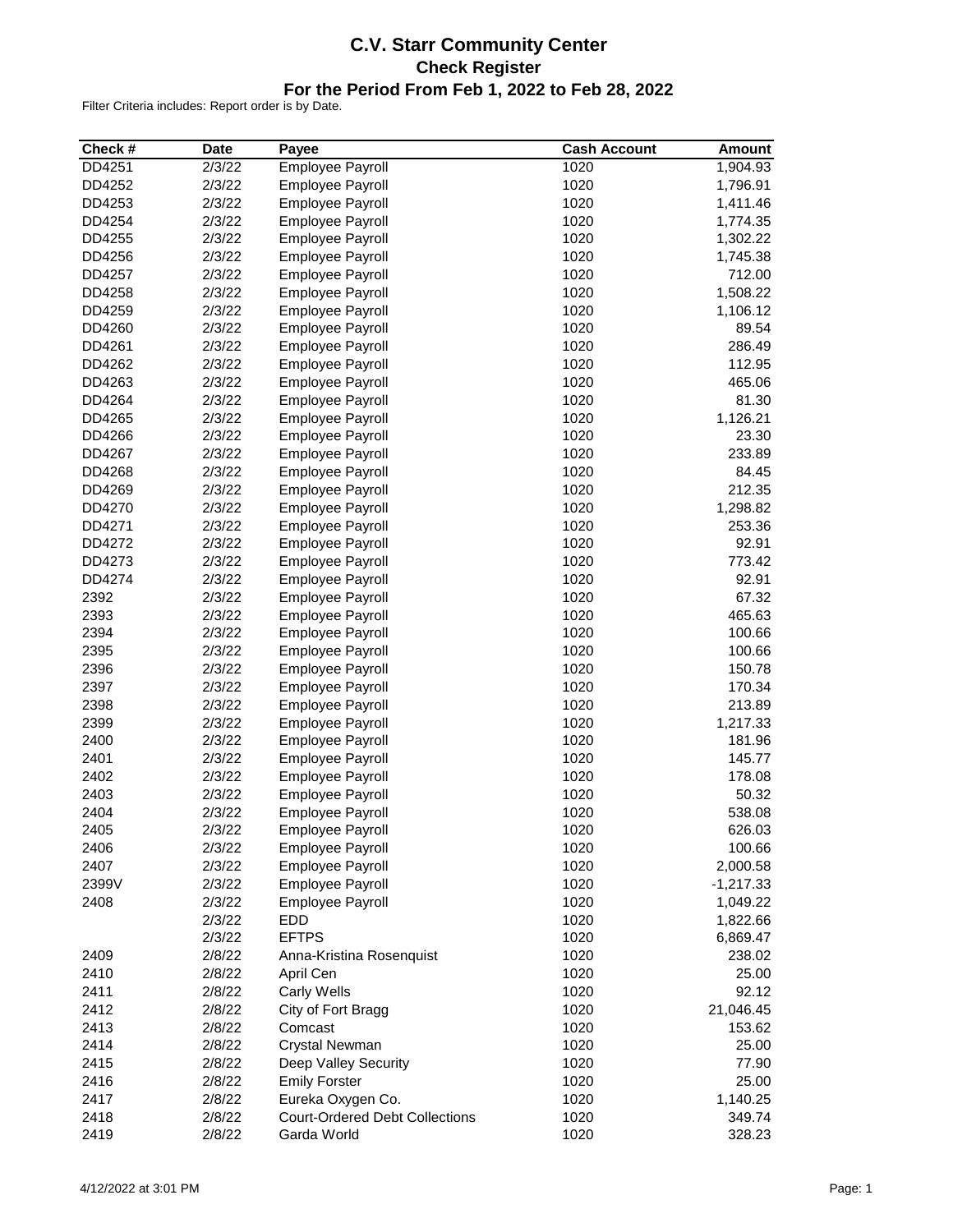# **C.V. Starr Community Center Check Register For the Period From Feb 1, 2022 to Feb 28, 2022**

| Check #          | <b>Date</b>        | Payee                                 | <b>Cash Account</b> | <b>Amount</b> |
|------------------|--------------------|---------------------------------------|---------------------|---------------|
| 2420             | 2/8/22             | Grainger                              | 1020                | 1,173.57      |
| 2421             | 2/8/22             | Jim Jackson                           | 1020                | 48.00         |
| 2422             | 2/8/22             | Kimberly Ramey                        | 1020                | 23.49         |
| 2423             | 2/8/22             | <b>KLH Consulting</b>                 | 1020                | 412.50        |
| 2424             | 2/8/22             | Knorr Systems, Inc                    | 1020                | 1,231.57      |
| 2425             | 2/8/22             | Les Mills United States Trading, Inc  | 1020                | 350.00        |
| 2426             | 2/8/22             | <b>Lincoln Aquatics</b>               | 1020                | 590.20        |
| 2427             | 2/8/22             | Louisa Aranow                         | 1020                | 48.00         |
| 2428             | 2/8/22             | <b>MCRPD</b>                          | 1020                | 4,205.21      |
| 2429             | 2/8/22             | Mendo Mill                            | 1020                | 91.63         |
| 2430             | 2/8/22             | <b>Mike Mihos</b>                     | 1020                | 1,250.00      |
| 2431             | 2/8/22             | Moneque Wooden                        | 1020                | 308.92        |
| 2432             | 2/8/22             | Office Depot                          | 1020                | 847.75        |
| 2433             | 2/8/22             | PACE Supply                           | 1020                | 444.33        |
| 2434             | 2/8/22             | Nick Barbieri Trucking, LLC           | 1020                | 82.67         |
| 2435             | 2/8/22             | Rossi Building Materials              | 1020                | 540.73        |
| 2436             | 2/8/22             | Sandy Turner                          | 1020                | 48.00         |
| 2437             | 2/8/22             | <b>Tatiana Arguelles</b>              | 1020                | 107.05        |
| 2438             | 2/8/22             | <b>Tina Caranicolas</b>               | 1020                | 40.00         |
| 2439             | 2/8/22             | Toshiba America Business Solut        | 1020                | 328.24        |
| 2440             | 2/8/22             | <b>Toshiba America Business Solut</b> | 1020                | 1,994.37      |
| 2441             | 2/8/22             | <b>WAXIE Sanitary Supply</b>          | 1020                | 2,204.72      |
|                  | 2/15/22            | Aflac                                 | 1020                |               |
|                  | 2/15/22            | Aflac                                 | 1020                | 151.94        |
| DD4275           | 2/17/22            | Employee Payroll                      | 1020                | 1,904.93      |
| DD4276           | 2/17/22            | Employee Payroll                      | 1020                | 1,796.91      |
| DD4277           | 2/17/22            | Employee Payroll                      | 1020                | 1,411.46      |
| DD4278           | 2/17/22            | Employee Payroll                      | 1020                | 1,402.05      |
| DD4279           | 2/17/22            | Employee Payroll                      | 1020                | 1,609.75      |
| DD4280           | 2/17/22            | Employee Payroll                      | 1020                | 1,774.35      |
| DD4281           | 2/17/22            | Employee Payroll                      | 1020                | 673.40        |
| DD4282           | 2/17/22            | Employee Payroll                      | 1020                | 1,227.74      |
| DD4283           | 2/17/22            | Employee Payroll                      | 1020                | 1,103.22      |
| DD4284           | 2/17/22            | <b>Employee Payroll</b>               | 1020                | 89.54         |
| DD4285           | 2/17/22            | <b>Employee Payroll</b>               | 1020                | 251.63        |
| DD4286           | 2/17/22            | Employee Payroll                      | 1020                | 196.73        |
| DD4287           | 2/17/22            | <b>Employee Payroll</b>               | 1020                | 468.93        |
|                  |                    |                                       |                     |               |
| DD4288           | 2/17/22            | Employee Payroll                      | 1020                | 174.20        |
| DD4289           | 2/17/22<br>2/17/22 | <b>Employee Payroll</b>               | 1020                | 1,057.83      |
| DD4290           |                    | Employee Payroll                      | 1020                | 46.59         |
| DD4291           | 2/17/22            | Employee Payroll                      | 1020                | 233.89        |
| DD4292           | 2/17/22            | Employee Payroll                      | 1020                | 108.96        |
| DD4293<br>DD4294 | 2/17/22            | Employee Payroll                      | 1020                | 84.45         |
|                  | 2/17/22            | <b>Employee Payroll</b>               | 1020                | 204.63        |
| DD4295           | 2/17/22            | Employee Payroll                      | 1020                | 1,203.80      |
| DD4296           | 2/17/22            | Employee Payroll                      | 1020                | 259.38        |
| DD4297           | 2/17/22            | <b>Employee Payroll</b>               | 1020                | 168.90        |
| DD4298           | 2/17/22            | Employee Payroll                      | 1020                | 92.91         |
| DD4299           | 2/17/22            | <b>Employee Payroll</b>               | 1020                | 753.13        |
| DD4300           | 2/17/22            | Employee Payroll                      | 1020                | 123.88        |
| 2442             | 2/17/22            | Employee Payroll                      | 1020                | 89.05         |
| 2443             | 2/17/22            | Employee Payroll                      | 1020                | 44.88         |
| 2444             | 2/17/22            | Employee Payroll                      | 1020                | 30.98         |
| 2445             | 2/17/22            | Employee Payroll                      | 1020                | 525.02        |
| 2446             | 2/17/22            | Employee Payroll                      | 1020                | 212.92        |